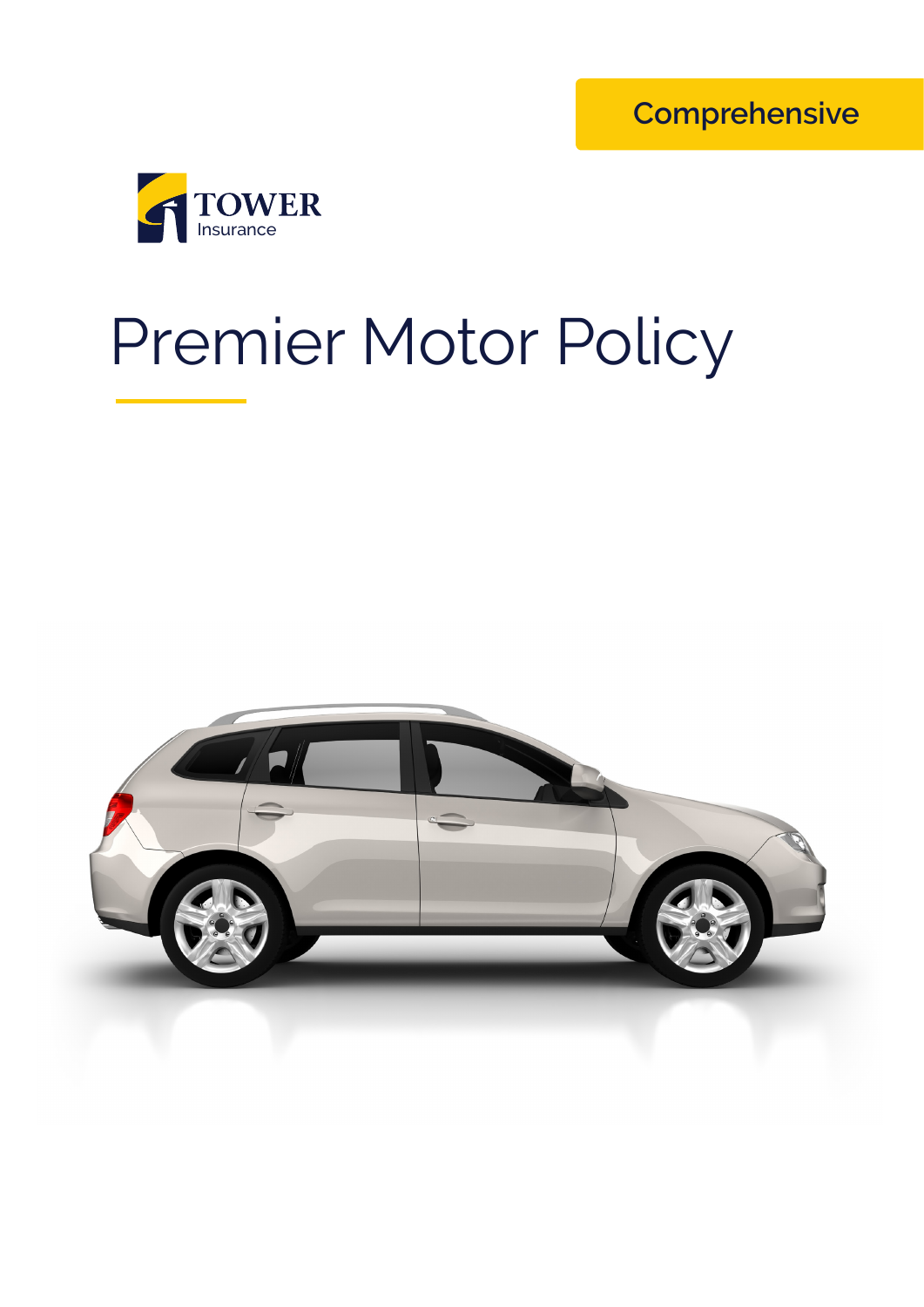# **Welcome**

#### **We** welcome **you** as a valued customer of TOWER Insurance. **You** have entrusted **us** with the insurance of **your vehicle**. **We** value that trust.

This policy consists of this wording, the proposal and declaration and the **certificate of insurance** completed on the basis of the information that **you** have provided to **us**.

Please read this wording and the **certificate of insurance**. If there is an error of any sort, if **your** needs are not met or if **you** are in doubt then please contact **us**. **We** are happy to help at all times.

The extra cover provided under the Special Benefits is also subject to the general conditions, exclusions, obligations and limits of this policy.

In this policy some words are in bold, e.g. **you**. This means that the words have a special meaning. To find out the meaning please refer to the section – *Meanings of words.*

# **Our guarantee**

If **you** are not completely happy with **your** policy, please tell **us** within 30 days of its commencement date. **We** may agree to change the policy to suit **you**. If not, and **you** wish to cancel the policy, **you** can as long as **you** have not made any claims. **We** will then refund any premium **you** have paid and **we** will both regard this policy as never commencing.

# **What you must tell us**

#### **We would like to point out some of the important obligations you have**

It is essential all statements made in relation to this policy or any claim made under it is correct. **We** must receive all relevant information. This means that **you** must tell **us** everything **you** know, or could reasonably be expected to know, that may influence **our** decision to insure **you**. If any circumstances change or may change during the time **we** provide **your** insurance then **you** must tell **us** immediately.

#### **Examples of a change in circumstances or any other information may include:**

- any modifications or changes to **your vehicle** that are different from the manufacturer's standard specifications;
- if anyone becomes a new regular driver of **your vehicle**;
- if **you** or anyone who may drive **your vehicle** commits, is charged with, or convicted of, any criminal offence or traffic offence, other than parking.

These examples are a guide only. If **you** are in any doubt **you** should disclose information, whether or not **we** have asked questions that relate to it. If **we** are not told **we** have the option to decline any claim, or avoid this policy from the date of the change.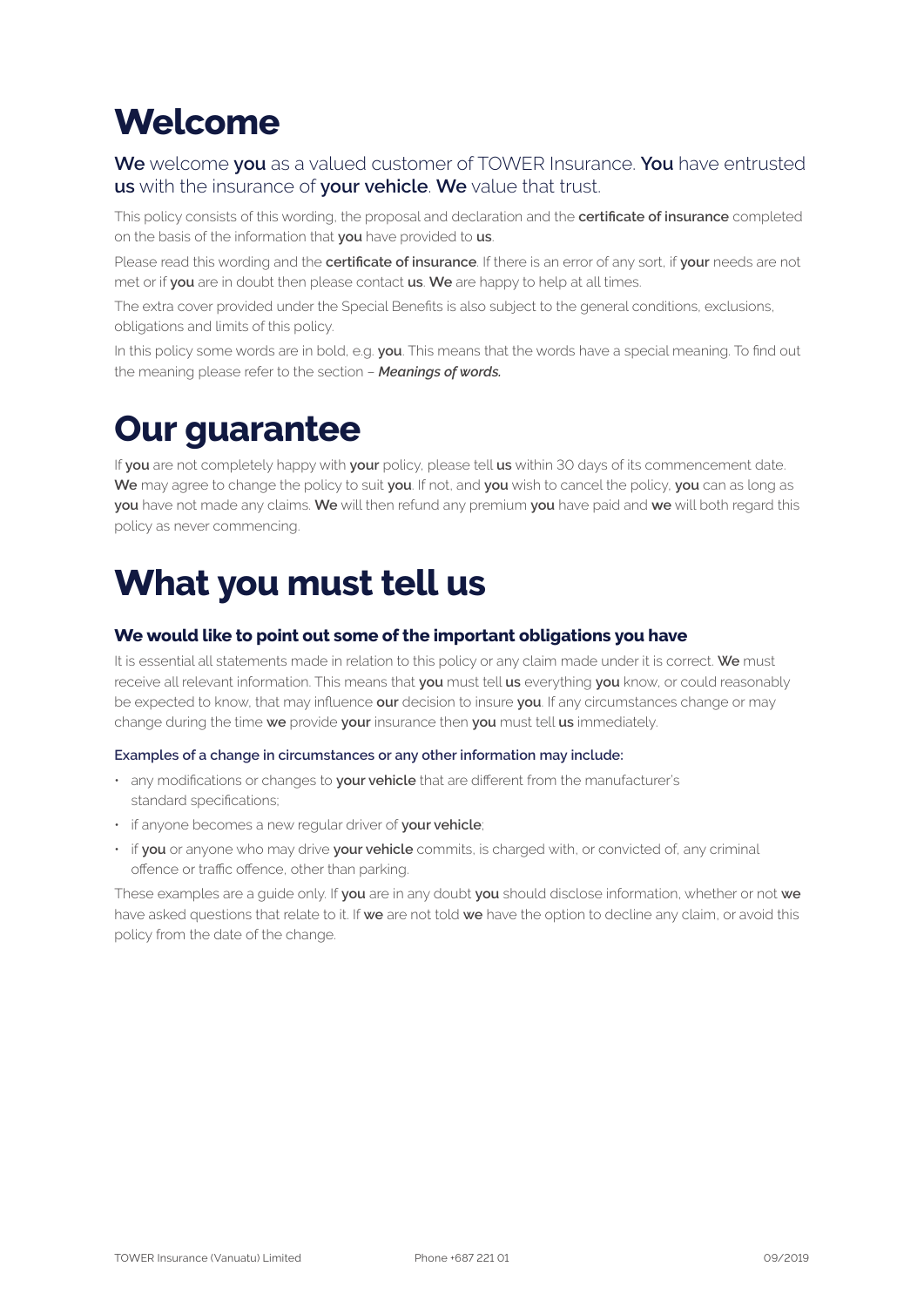# **What your vehicle is covered for**

Sudden and accidental physical loss or sudden and accidental physical damage occurring during the period of insurance.

# **What special benefits you are covered for**

#### **Salvage costs**

If **your vehicle** is unable to be driven and **we** have accepted a claim **we** will pay up to Vt80,000 for the reasonable cost of removing it to the nearest repairer or place of safety.

#### **New vehicle**

If **your vehicle** becomes a total loss within 6 months of its original registration from new and **we** have accepted **your** claim **we** will replace **your vehicle** with a new vehicle of the same make and model, subject to current local availability.

#### **Replacement vehicle**

If **you** replace **your vehicle**, **we** will hold the replacement vehicle covered for 30 days from the date of replacement. The type of cover and conditions of insurance shall be the same as that which applied to the vehicle replaced.

#### **One event – one excess**

If **your vehicle** suffers loss or damage for which a claim is accepted and at the same time **we** accept a claim for loss or damage to **your** house or contents that are also insured by **us**, **we** will only deduct one **excess** and that will be highest **excess** applicable.

#### **Windscreen and window glass**

If **your vehicle** suffers accidental damage to its windscreen, window glass or sunroof and no other damage has occurred to **your vehicle**, **we** will pay for repair or replacement without deducting any **excess** and **you** will not lose **your** no claims bonus.

#### **Hire vehicle**

If **your vehicle** is stolen or becomes a total loss and **we** have accepted **your** claim, **we** will pay for the reasonable expenses of hiring a similar vehicle limited to a maximum of 7 days hire or Vt40,000 whichever is less. No hire charges will be paid after:

- the recovery of **your vehicle** in a driveable condition;
- **we** have paid **your** claim.

#### **Fatal injury**

If **you** die as a result of injury from an accident involving **your vehicle** for which a claim is accepted **we** will pay **your** estate Vt400,000. Such death must be within 3 calendar months of the accident. **We** will not pay more than Vt800,000 during any one period of insurance.

#### **Trailers**

**We** will pay up to Vt25,000 for loss or damage to **your** trailer while it is being towed by **your vehicle**.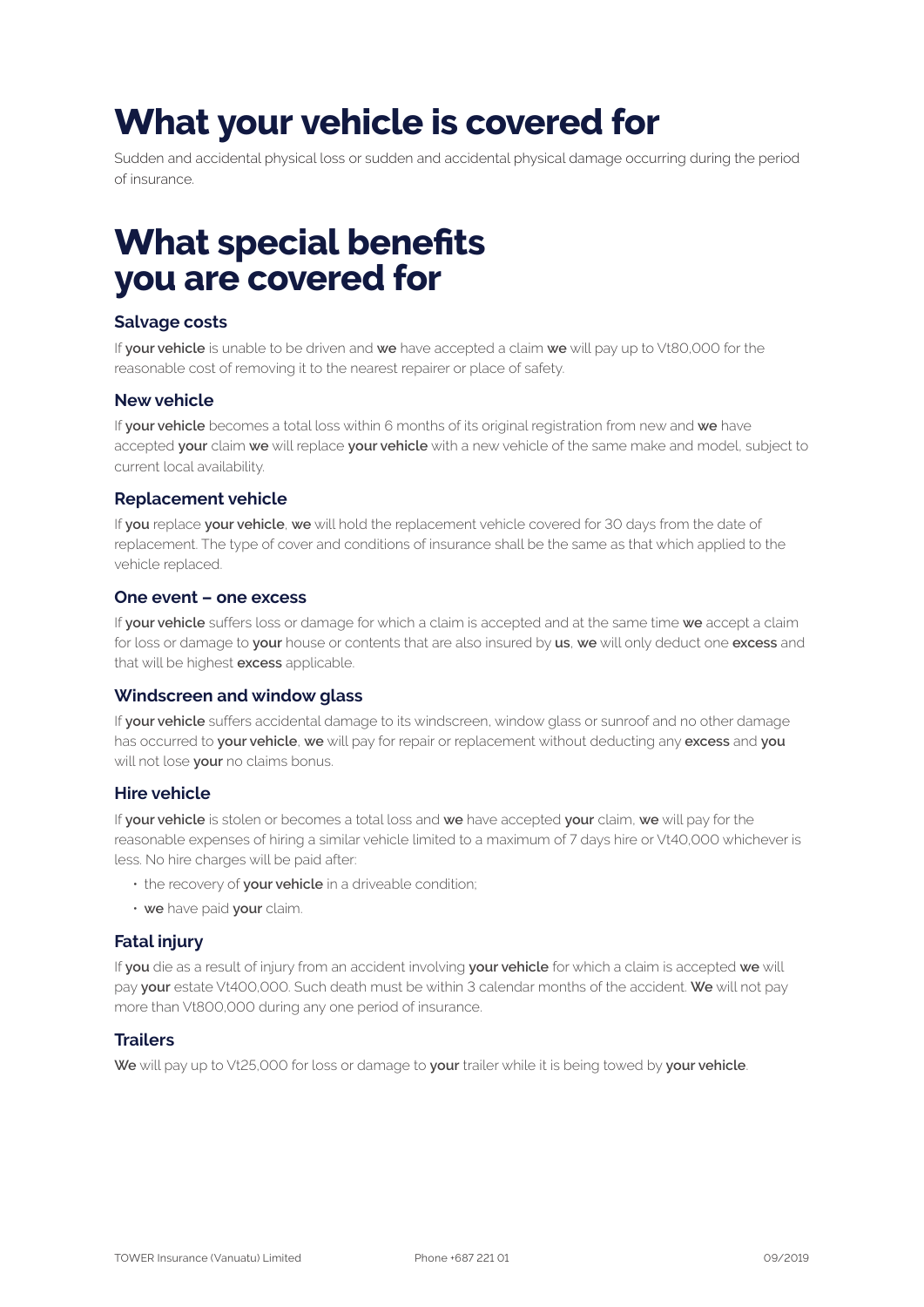# **Liability protection**

#### **Third Party Property damage**

**We** will pay up to Vt200,000,000 for **your** legal liability, including all legal costs and expenses incurred with **our** consent (excluding punitive and exemplary damages) for claims made against **you** for property damage as a result of accidents in Vanuatu involving **your vehicle** including any trailer or caravan attached to **your vehicle**, or any vehicle **you** are using with the owner's permission.

**We** will only pay for claims relating to accidents which happen during the period of insurance.

**We** will also cover any other person using **your vehicle** with **your** permission provided that person was not insured under another policy and was licensed to drive the vehicle in Vanuatu with a Vanuatu Driver's License or an overseas license acceptable by law in Vanuatu.

If **you** have liability cover with **us** under any other policy then **our** maximum combined liability under all policies is Vt200,000,000.

# **What you are not covered for**

The **excess**.

#### **Any loss, damage or liability while your vehicle is:**

- outside Vanuatu;
- being shipped on any vessel, aircraft or road conveyance including while it is being loaded or unloaded;
- on hire:
- being tested for or in preparation for or engaging in racing, pace making, hill climbing, off roading, reliability trials, rallying or speed tests;
- being used otherwise than described in the section of this policy *What your vehicle will be used for*, or not being used for the purpose it was designed for or not as a vehicle as defined in the relevant laws and regulations;
- not being driven on a prescribed road;
- in an unsafe or un-roadworthy condition;
- being driven by or in charge of any person who:
	- does not have a Vanuatu licence or an overseas license which is valid under Vanuatu law which is in full force and effect to drive **your vehicle** at the time and place of the accident;
	- is not complying with the conditions of their licence;
	- has a proportion of alcohol in their blood or breath which has contributed towards the accident;
	- is under the influence of alcohol, drugs or kava and where alcohol, drugs or kava contribute in any way to the accident. This means that **your** claim may declined even if the driver of **your vehicle** is under any influence of alcohol, drugs or kava;
	- following an event resulting in a claim under this policy fails or refuses to permit a specimen of blood or breath test to be taken after having been lawfully required to do so;
	- is convicted of any alcohol or drug related offence arising from circumstances resulting in any claim under this policy;
	- leaves the scene of the accident when it is an offence to do so;
	- is using **your vehicle** to carry more people than there are usable seatbelts, or in the tray or cab of **your vehicle.**

This exclusion does not apply to claims for loss or damage to **your vehicle** when the person who is in charge of **your vehicle** has stolen it.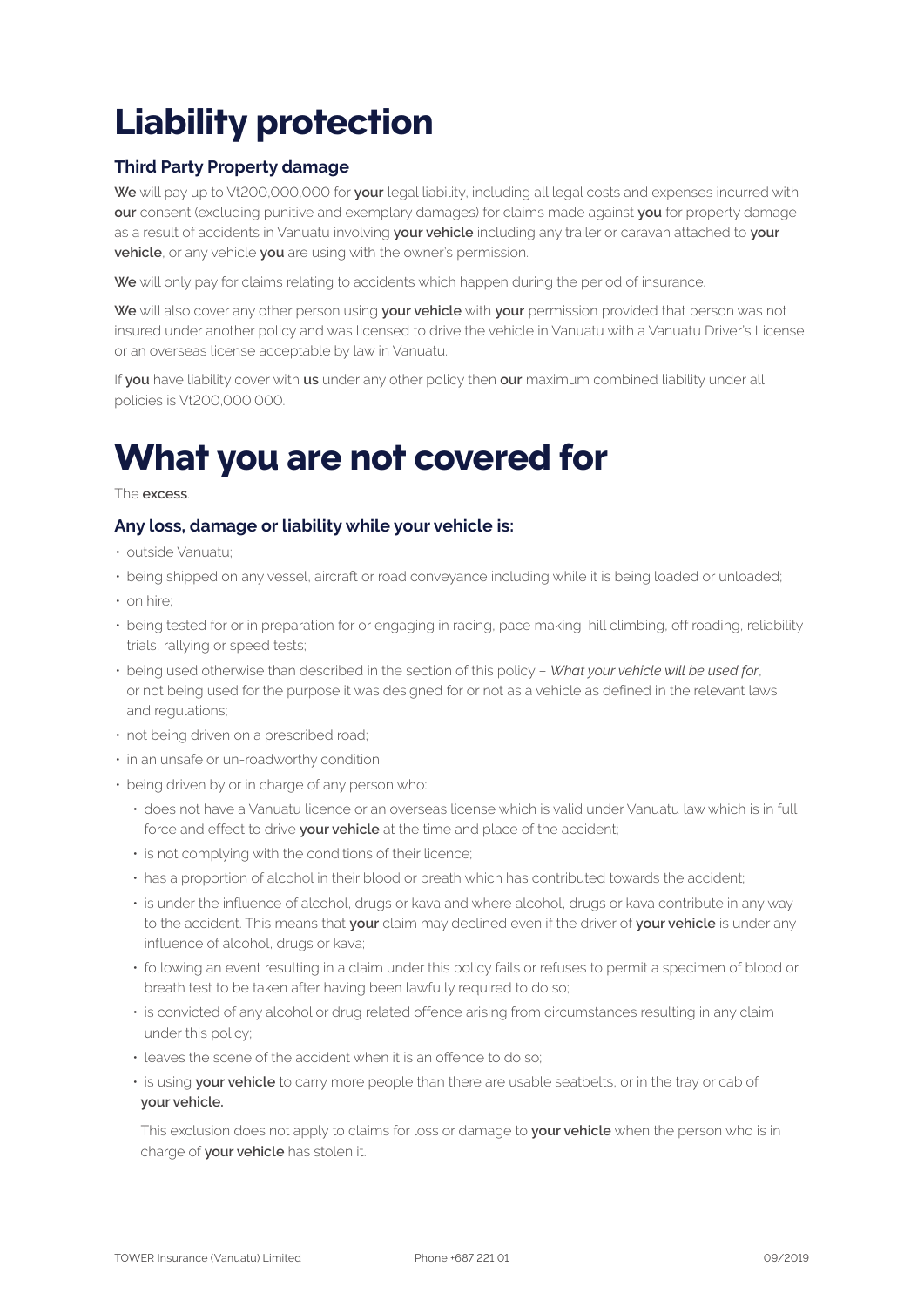#### **Any loss or damage occasioned by or through or in consequence directly or indirectly of any of the following occurrences, namely:**

- any unreasonable, criminal, reckless or wilful act or omission. This exclusion does not apply to any person who is in charge of **your vehicle** after stealing it;
- war, invasion, act of foreign enemy, hostilities or war-like operations (whether war be declared or not), civil war, mutiny, civil commotion assuming the proportions of or amounting to a popular rising, insurrection, rebellion, revolution, military or usurped power, or any act of any person or persons acting on behalf of or in connection with any organisation the objects of which are to include the overthrowing or influencing of any de jure or defacto government by terrorism or by any violent means;
- nuclear weapons material or ionising radiation or contamination by radioactivity from any nuclear waste or from the combustion of nuclear fuel; for the purpose of this exclusion combustion includes any selfsustaining process of nuclear fission or fusion;
- handling, transportation, storage, installation, removal, treatment or use of asbestos, asbestos products or asbestos contained in any products or materials;
- confiscation or requisition by order of any public authority;
- loss of use of **your vehicle**, depreciation, wear and tear, damage caused by driving **your vehicle** over severe road conditions, action of sunlight, existing defects;
- aggravated, punitive or exemplary damages.

#### **Any loss or damage to:**

- any accessory or set of accessories that are not standard with the vehicle when new if their total value is over Vt75,000 unless shown in the **certificate of insurance**;
- tyres unless malicious or there is other damage to **your vehicle** for which a claim is payable or
- failure or breakage of the engine, transmission, mechanical, electrical or computer systems unless it occurs as a result of other damage to **your vehicle** for which a claim is payable.

#### **Liability for:**

- **• bodily injury** to **you** or any person who is in charge or control of **your vehicle**;
- loss or damage to property belonging to or under the care, custody or control of **you** or **your** driver or being conveyed in or loaded or unloaded from **your vehicle**. However this exclusion does not apply to any disabled vehicle being towed by **your vehicle** for no financial gain or reward;
- loss or damage if **you** or **your** driver have agreed with any party to accept responsibility for any loss or damage for which the law would not otherwise hold **you** responsible.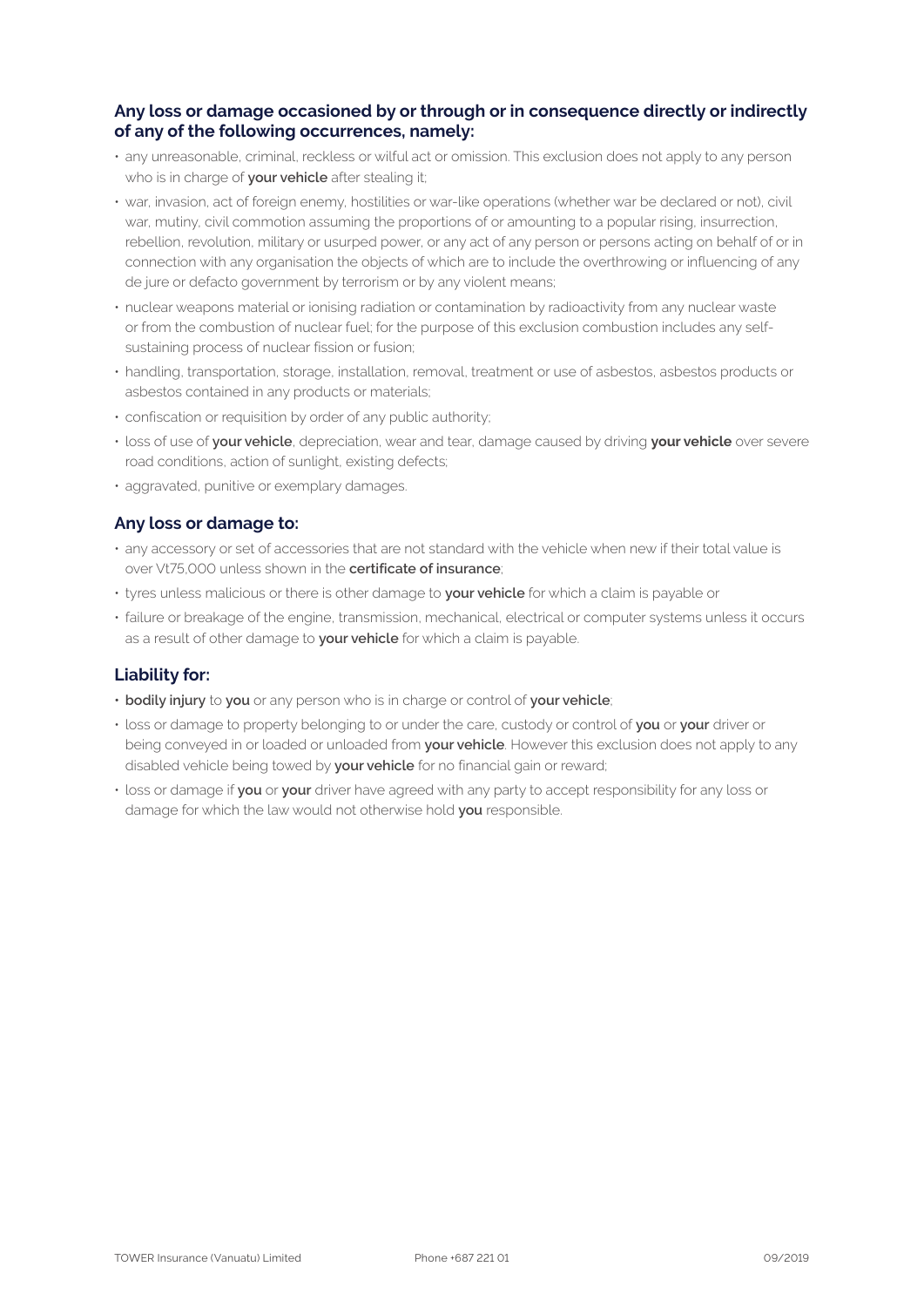# **How to make a claim**

It is important **you** tell **us** immediately **you** become aware of any circumstances which may result in a claim. **You** will be asked to complete a claim form. **We** must receive **your** completed claim form within 30 days.

# **Some of your other important obligations are**

#### **You or the person in charge of your vehicle must:**

- ensure **your vehicle** is securely locked when left unattended;
- not make a claim that is false or fraudulent in any way;
- inform the Police if it appears that there has been arson, theft, burglary, malicious damage or injury;
- provide **us** immediately with full particulars of any claim made against **you** by any other person and all legal documents served on **you**, and allow **us** to instruct a solicitor of **our** choice to conduct **your** defence. You must follow the recommendations of that solicitor as to the conduct or continuation of the defence. That solicitor shall be entitled to confer with **us** when necessary as to the details of the case and the conduct or continuation of **your** defence;
- allow **us** to complete all necessary documents and authorities in respect of any claims under this policy as **your** authorised agent;
- allow **us** to take over for **our** own benefit and settle any legal right of recovery **you** may have and **you** must co-operate fully on any recovery action;
- take all steps which **we** consider reasonable to prevent further loss or damage;
- allow **us** to inspect the damaged vehicle and deal with salvage in a reasonable manner. No property may be abandoned to **us**;
- comply with all **our** requests relating to **your** claim including providing all co-operation, information and assistance;
- not start repairs to **your vehicle** without **our** prior approval;
- not discuss a claim made on **you** by another person with them. Instead, refer them to **us**.

**You** must establish that **you** have complied with all **your** obligations under this policy and that none of the exclusions apply.

Otherwise **we** can decline **your** claim and/or recover any payment already made.

### **How we will look after your claim**

Once **we** receive advice of **your** claim **we**:

- will acknowledge that **we** have received **your** claim form and ask **you** for any further information or assistance **we** may require to enable **us** to consider **your** claim;
- may appoint an assessor or loss adjuster to look after **your** claim.

### **How we will settle your claim**

**We** will arrange for the repair, replacement or pay for the loss, once **your** claim has been accepted.

**We** may choose to repair the damage or to pay the amount of the loss up to the market value of **your vehicle** or the sum insured shown in the **certificate of insurance** whichever is less.

Where **your vehicle** is more than 2 years old, **we** will endeavour to use genuine second-hand parts, when **we** do not consider this to be practicable, aftermarket parts will be sourced.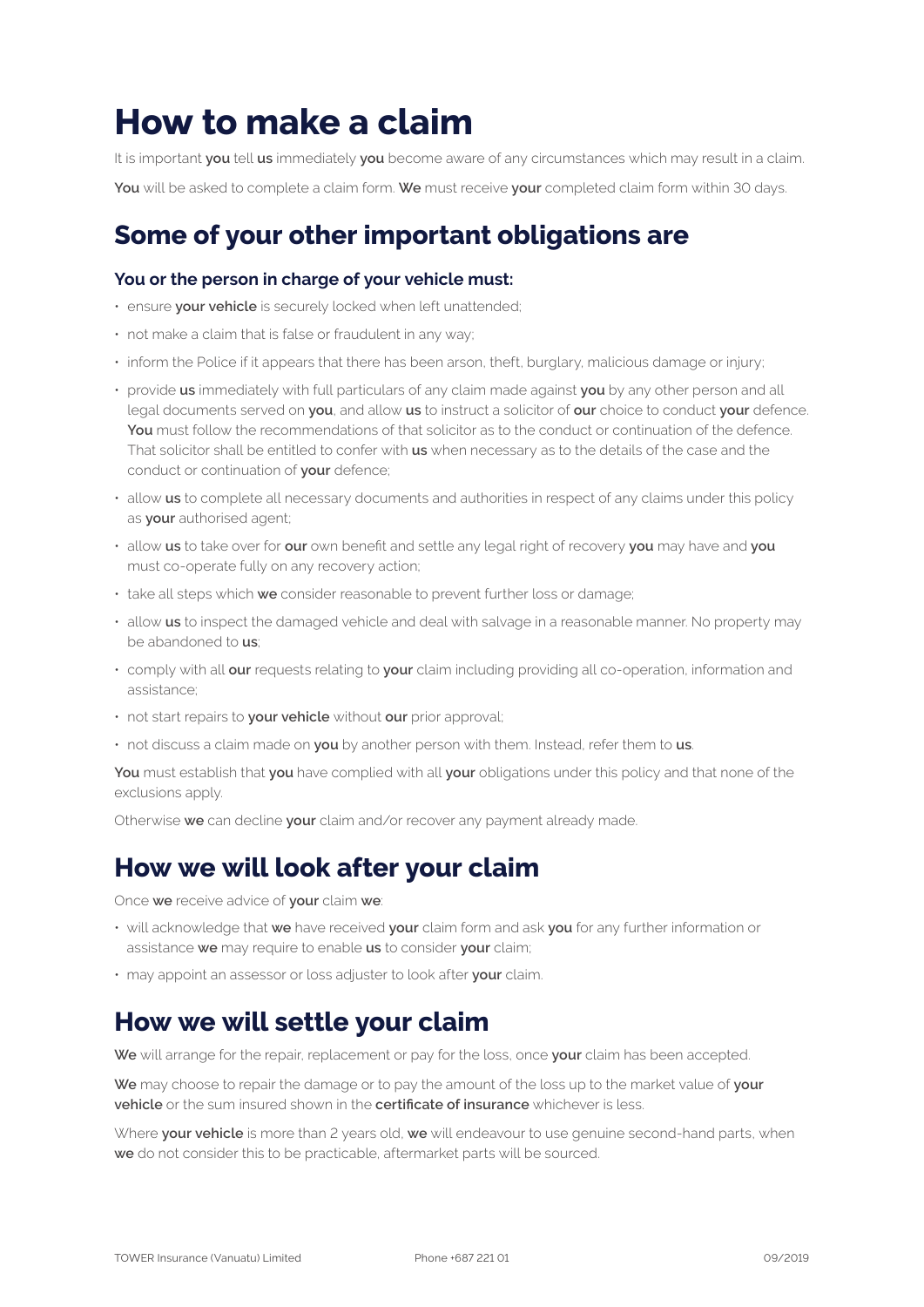#### **In all cases:**

- if **you** pay **your** premium by installments and **your vehicle** is a total loss **you** must pay the rest of the annual premium before **we** settle **your** claim;
- **we** may make payment to an interested party (Bill of Sale Holder etc) if **you** have one registered on **your vehicle**. Their receipt will discharge **us** completely;
- **we** will also pay for all reasonable costs and expenses incurred by **you** with **our** prior approval in defending legal liability made against **you** in connection with **your vehicle**, plus any costs and expenses awarded against **you**;
- in all cases **we** will not pay more than the lesser of market value or the sums insured shown in the **certificate of insurance**.

### **What your vehicle will be used for**

**We** insure **your vehicle** only whilst it is being used:

- for social, domestic or pleasure purposes;
- for professional or business purposes;
- by religious, social welfare or youth organisation workers in the course of that work.

#### **But excluding:**

• use in connection with motor trades, any form of selling and/or collection, insurance assessing, motor driving instruction for reward, carriage of goods or samples in connection with any trade or business or hire and carriage of fare paying passengers. However this exclusion does not apply to any vehicle which is shown in the **certificate of insurance** as being covered for business use and for which **we** have received the appropriate business use premium.

### **Cancelling this policy**

**You** may cancel this policy at any time by writing to **us**. **We** will refund 80% of **your** unused premium.

**We** may cancel this policy at any time by writing to **your** last known email address or postal address on **our** policy records. This email or letter will contain at least 14 days notice. **We** will refund **your** unused premium.

If **you** make a claim which is false or fraudulent in any way **we** may avoid **your** policy or cancel it effective immediately.

**Your** policy is automatically cancelled if **your vehicle** is a total loss and no refund of premium is given however **you** may apply to **us** to insure **your** new vehicle.

## **Making changes to this policy**

**You** can have this policy altered at any time as long as **we** agree in writing to such alteration before it takes effect. **We** can, in exceptional circumstances, alter the terms of this policy by writing to **your** last known email address or postal address on **our** policy records and the change will take effect 14 days after the date of that email or letter from **us**.

### **Modifications to your vehicle**

Unless shown in the **certificate of insurance** it is agreed that **your vehicle** complies with the maker's standard specifications for the model and year of manufacture and has not been modified in any way. A conversion to run on CNG, LPG or Bio Gas will not be a breach of this policy as long as the conversion has been installed to New Zealand or Australian Standards and has a current Certificate of Fitness.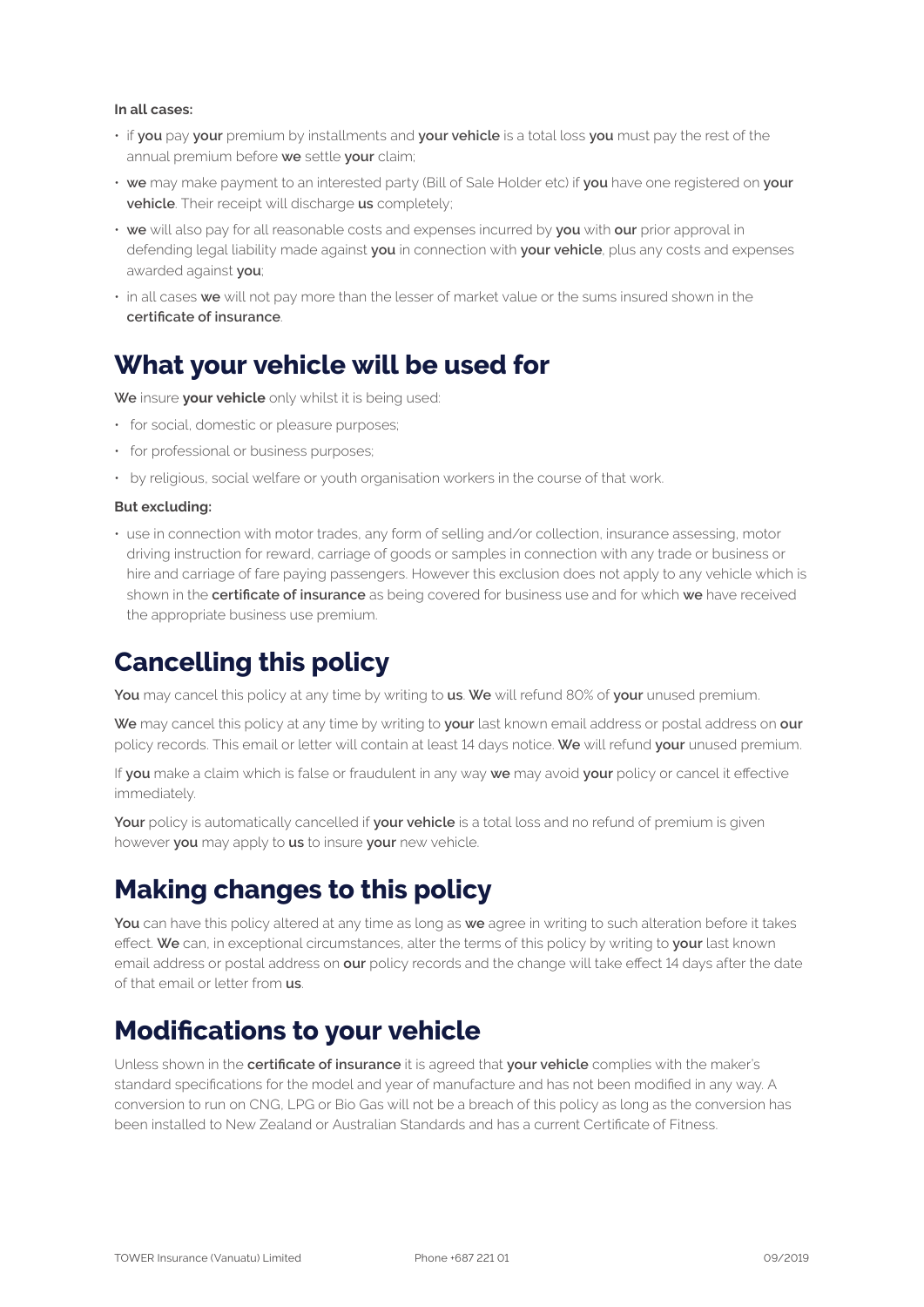# **Replacement parts**

**We** will pay for any part or accessory not currently available in Vanuatu up to the last known list price in Vanuatu when the part was available by sea freight or for the parts closest Vanuatu equivalent whichever is the lesser.

**Your vehicle** is not covered for:

- air freight and other associated costs to import by airfreight parts and accessories from outside Vanuatu;
- any costs due to the inability to match existing paint;
- costs to replace any part or accessory that has not suffered accidental damage.

### **Other insurance**

**We** will only pay over and above the cover provided by any other policy.

## **Automatic reinstatement**

In the case of partial loss or damage to **your vehicle we** will pay the premium to reinstate **your** insurance after **we** meet any claim.

## **Jurisdiction**

The laws of Vanuatu excluding French Law apply to this policy. The Vanuatu Courts have exclusive jurisdiction in relation to legal proceedings about this policy.

Any judgement for costs or damages awarded by any Court outside Vanuatu or any judgement or order obtained in Vanuatu for the enforcement of a judgement obtained outside Vanuatu are not covered.